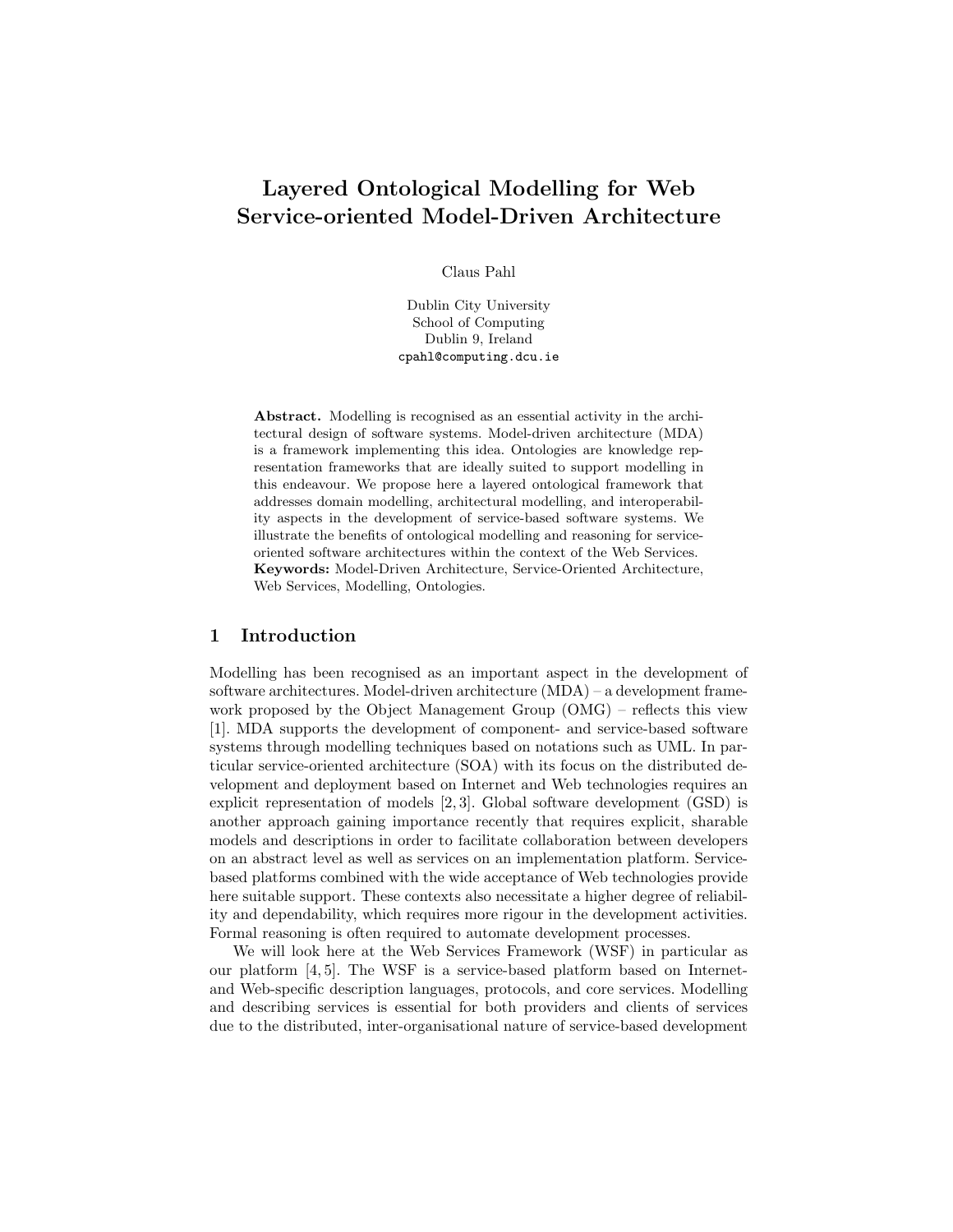and deployment [6–8]. Sharing and reuse of models is a prerequisite for globally distributed software development.

Ontologies and ontology-based modelling have been proposed to enhance classical UML-based modelling. The essential benefits of ontologies are, firstly, interoperability and sharing and, secondly, advanced reasoning. Ontologies are sharable, extensible knowledge representation frameworks. They can also provide a further improvement on reasoning capabilities available in UML-extensions such as the Object Constraint Language (OCL) [9]. They can capture a wider range of functional and non-functional properties. Ontologies are consequently an ideal technology to support modelling for SOA and GSD. The potential of ontologies has already been recognised in MDA. The OMG has started the development of an Ontology Definition Metamodel (ODM) that can support ontological modelling for the MDA model layers [10]. The combination of ontologies and MDA has also been investigated in academic research, where the Web Ontology Language (OWL) has been integrated into MDA [11, 12].

We propose an extension to these approaches. A layered, ontology-based modelling framework for software services can address the requirements of servicebased and globally distributed software development. Similar to UML, which consists of different diagrammatic notations that address different modelling aspects, our framework will combine diferent ontology-based modelling techniques. The three different layers of the MDA framework – computation-independent, platform-independent, and platform-specific – shall be supported by three specific ontology techniques addressing the central concerns of these layers. These concerns are computation-independent domain modelling, platform-independent architectural configuration, and platform-specific service modelling. Architectural configuration is a central activity in software architecture. Service configurations and processes shall play a central role in our architecture framework.

We start with a short introduction to MDA, Web services, and ontologies in Section 2. In Section 3, we outline our ontology-based MDA framework for Web services. In the subsequent sections we address each layer separately – domain modelling in Section 4, architectural configuration in Section 5, and service implementation in Section 6. We end with a discussion of related work and some conclusions. We will use a Web-based e-learning system that we have developed and used over a couple of years as our case study. This system is currently being re-engineered based on a Web service-based architecture.

## 2 Services and Ontologies

Our objective is to open MDA to the Web Services Framework as the platform. Ontologies and Semantic Web technologies shall serve as the modelling approach.

#### 2.1 Model-Driven Architecture

Model-driven architecture (MDA) is a software architecture framework that emphasises modelling as a central task in the development process of software systems [1]. MDA distinguishes three model layers: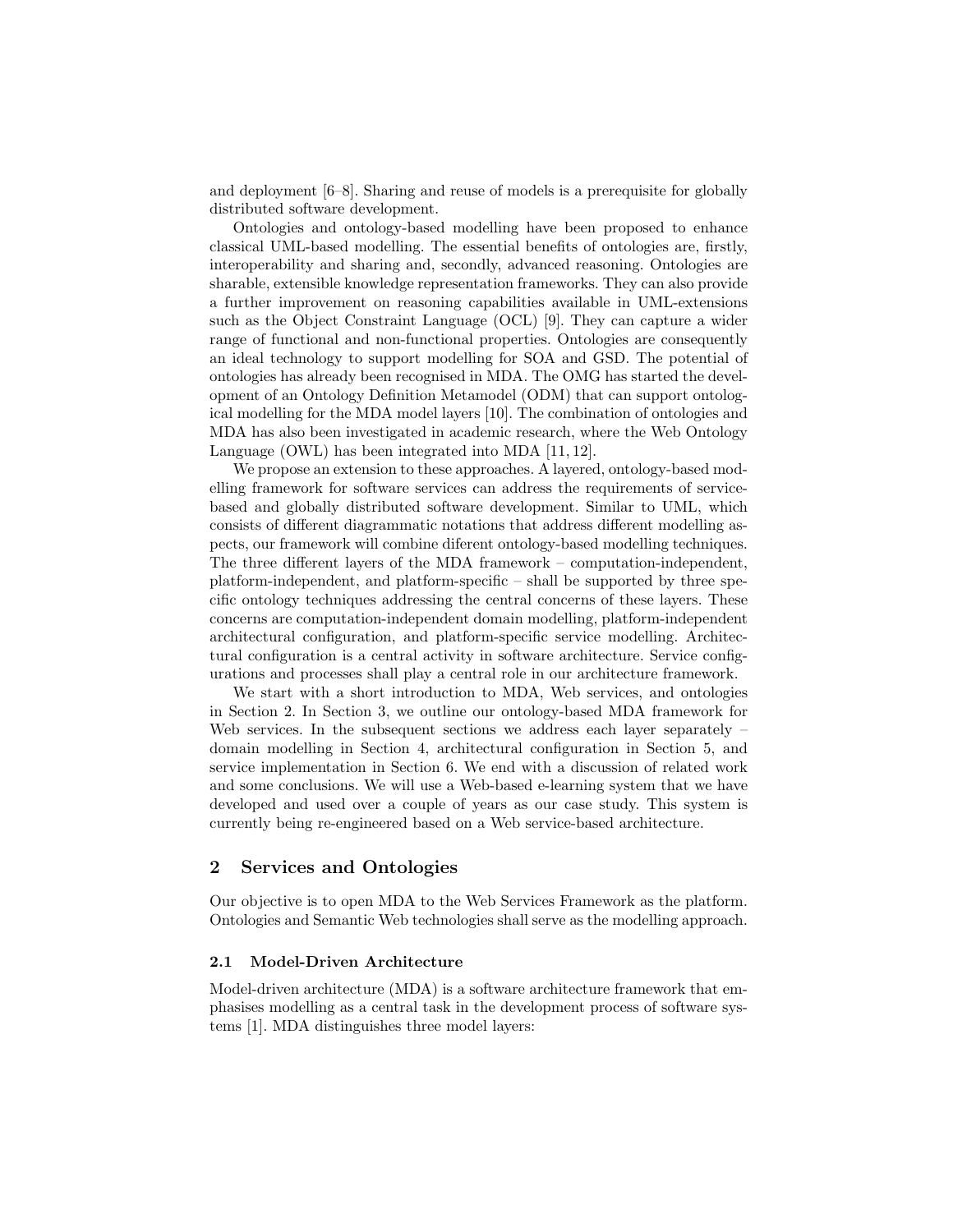- The computation-independent model layer (CIM) focusses on computationindependent aspects, i.e. modelling the domain-specific context of a system.
- The platform-independent model layer (PIM) aims to define a system in terms of computational abstractions. Typically, a computational paradigm or an abstract machine can form the basis of this modelling approach.
- The platform-specific model layer (PSM) consists of a platform model addressing the concepts and core services of the platform and an implementationspecific model addressing the concrete service architecture implementation.

MDA is typically applied useing UML for platform-independent modelling and considers CORBA as the platform with IDL for the platform-specific description.

#### 2.2 Web Services

The Web Services Architecture WSA defines a Web service as a software system identified by a URI, whose public interfaces are defined and described using XML. Other systems can interact with the Web service in a manner prescribed by its definition, using XML based messages conveyed by Internet protocols. MDA is targeted towards service-based software systems, but the Web services platform was originally not considered. We will make the Web services platform our focus here, with service-oriented architecture (SOA) as the generic platform, the Web Services Framework as the technology-specific platform, and vendorspecific technologies such as service engines for SOAP-based service invocation forming the concrete platform infrastructure [5].

While first-generation Web service technology focussed on the use of services 'as-is' in single request-response interactions, the next generation of the Web services platform is more development-oriented [13]. The composition of services to processes is a major concern in current Web service research [14–17]. Service description and service discovery in repositories are essential elements of service development. These recent developments in the context of Web services have strengthened the importance of architectural questions. Behaviour and interaction processes are central modelling concerns for service-based software architectures. Ontology-based MDA can, as we will see, provide an ideal framework for this type of development support.

#### 2.3 Ontologies

The Semantic Web is an initiative that aims to bring meaning to the Web [18, 19]. Ontologies plays the central role in this endeavour. Ontologies are knowledge representation frameworks that allow knowledge to be shared. They combine terminological aspects with a formal logic. Ontologies usually consist of hierarchical definitions of important concepts of a domain and the description of properties of these concepts in terms of other concepts. An ontology is a model of a domain made available through the vocabulary of concepts and relationships.

Ontologies have already been used to support software engineering activities [20]. They have been exploited to support the annotation of Web services within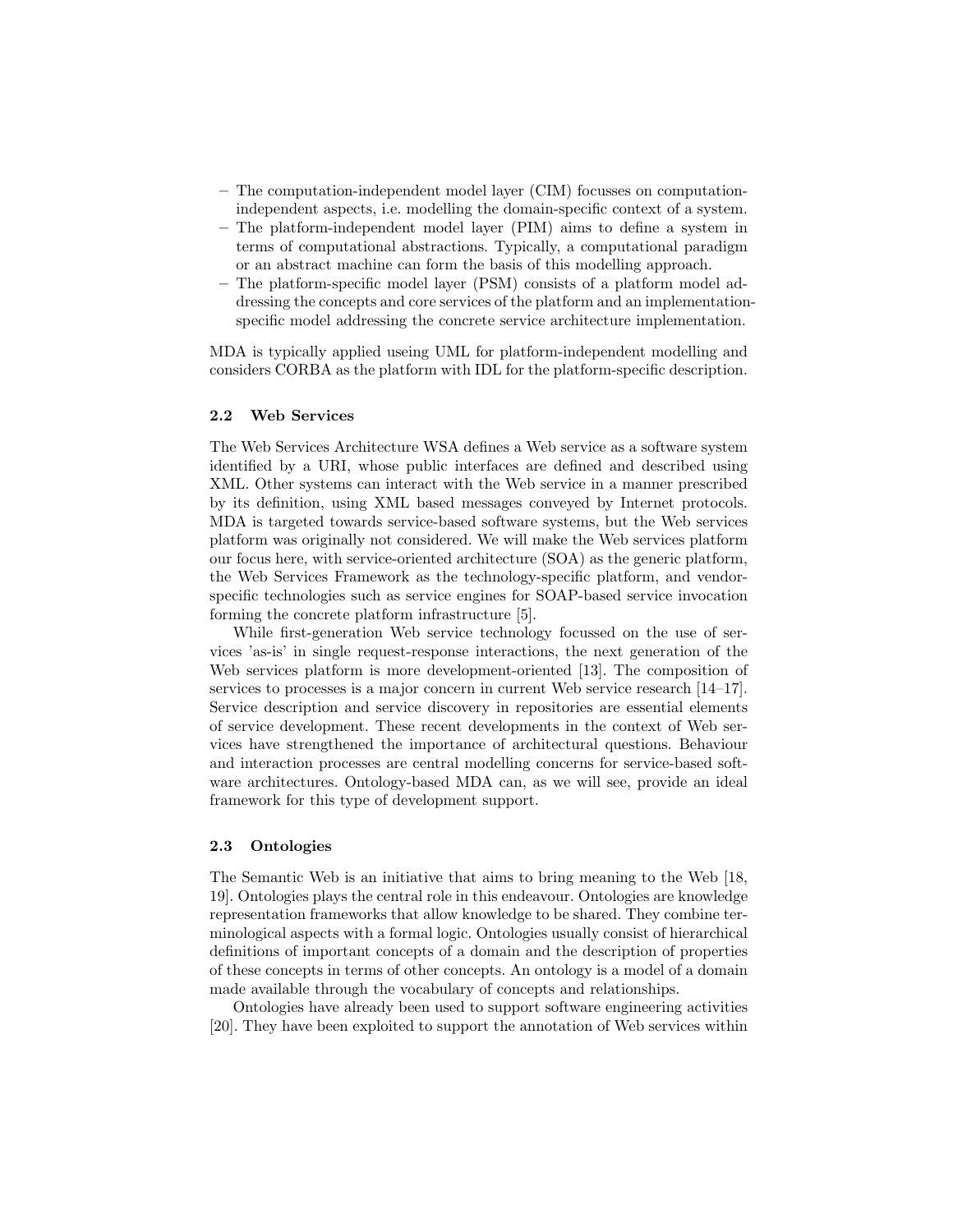

Fig. 1. Overview of the Ontology-based MDA Framework for Web Services.

the context of semantic Web services [21]. Ontologies are used to capture a variety of functional and non-functional properties of services (the terminological aspect of ontologies) and to retrieve matching provided services from repositories based on a client's requirements specification (the logical aspect of ontologies).

Ontology languages such as OWL are defined based on description logic, which allows the integration of formal reasoning with ontology-based modelling [22]. Description logics are particularly interesting for the software development context due to a correspondence between description logic and modal logics. Modal logics such as dynamic and temporal logics have been used extensively in the behavioural specification of software systems [23]. Dynamic logic forms a framework that captures the pre- and postcondition technique used in designby-contract approaches [24] and specification languages such as OCL [9].

## 3 A Layered Ontological Modelling Framework

#### 3.1 Modelling

MDA supports the architectural design of software systems. It integrates domain engineering with software architecture. MDA proposes a three-layered modelling framework addressing computation-independent, platform-independent, and platform-specific aspects. In our Web Services context, we have identified three central concerns that we can map to the MDA layers:

– Domain modelling is a concern that is independent of a concrete computational paradigm. Capturing the domain context of a service is essential for SOA as providers need to document the features of a service.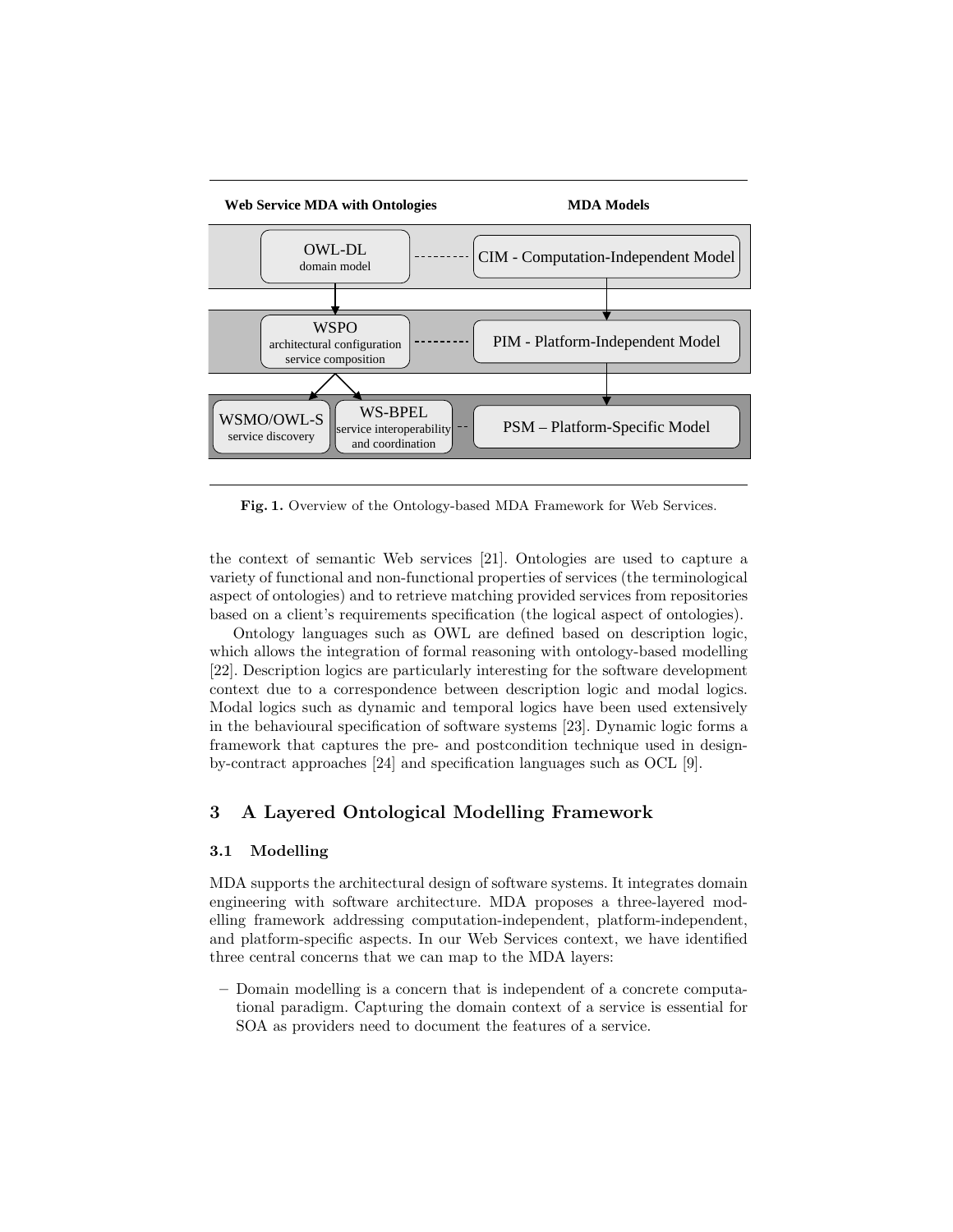- Architectural configuration on a platform-independent level is important since service integration and composition are the central SOA activities.
- Modelling services within the given platform technology is important since service models have to be provided for discovery and service deployment in architectures and processes.

Our modelling framework – see Fig. 1 – consists of ontologies for all three layers. We will demonstrate that ontologies can address the concerns that have led to the definition of different model layers. For the Web services platform, an explicit sharable representation of these models for all layers is a requirement.

#### 3.2 Logic and Semantics

Ontologies can address a variety of problems ranging from domain modelling to architectural configuration and semantic service description. The richness of an ontology language such as OWL-DL allows these different ontologies for different purposes to be developed [18].

In addition to providing notational modelling solutions for each of the concerns through different ontologies, ontology technology provides also the added benefit of enabling a uniform semantic framework for all three layers. Description logic is the formal foundation of many ontology languages, including the Web Ontology Language OWL.

The current work towards an Ontology Definition Metamodel (ODM), that has already been started by the OMG, will, once finished, provide an MOF-based semantic framework. We will discuss this aspect later on.

## 4 Computation-Independent Domain Modelling

#### 4.1 Modelling Concern

The focus of the computation-independent modelling layer is the capture of domain properties. Here, often two viewpoints are distinguished. The information viewpoint captures structural aspects of information in form of concept hierarchies. The enterprise viewpoint looks at the behaviour and processes in a system. We add a third viewpoint addressing the structural aspects through compositional relationships.

### 4.2 Ontological Modelling

Ontologies consist of two basic entities – concepts of a domain and relationships between these concepts that express properties of one concept in terms of another concept. Classical ontologies relate concepts in a subclass hierarchy, which creates a taxonomy for a particular domain.

A single ontological notation, for example based on the Web Ontology Language OWL, can support the three viewpoints of the CIM layer.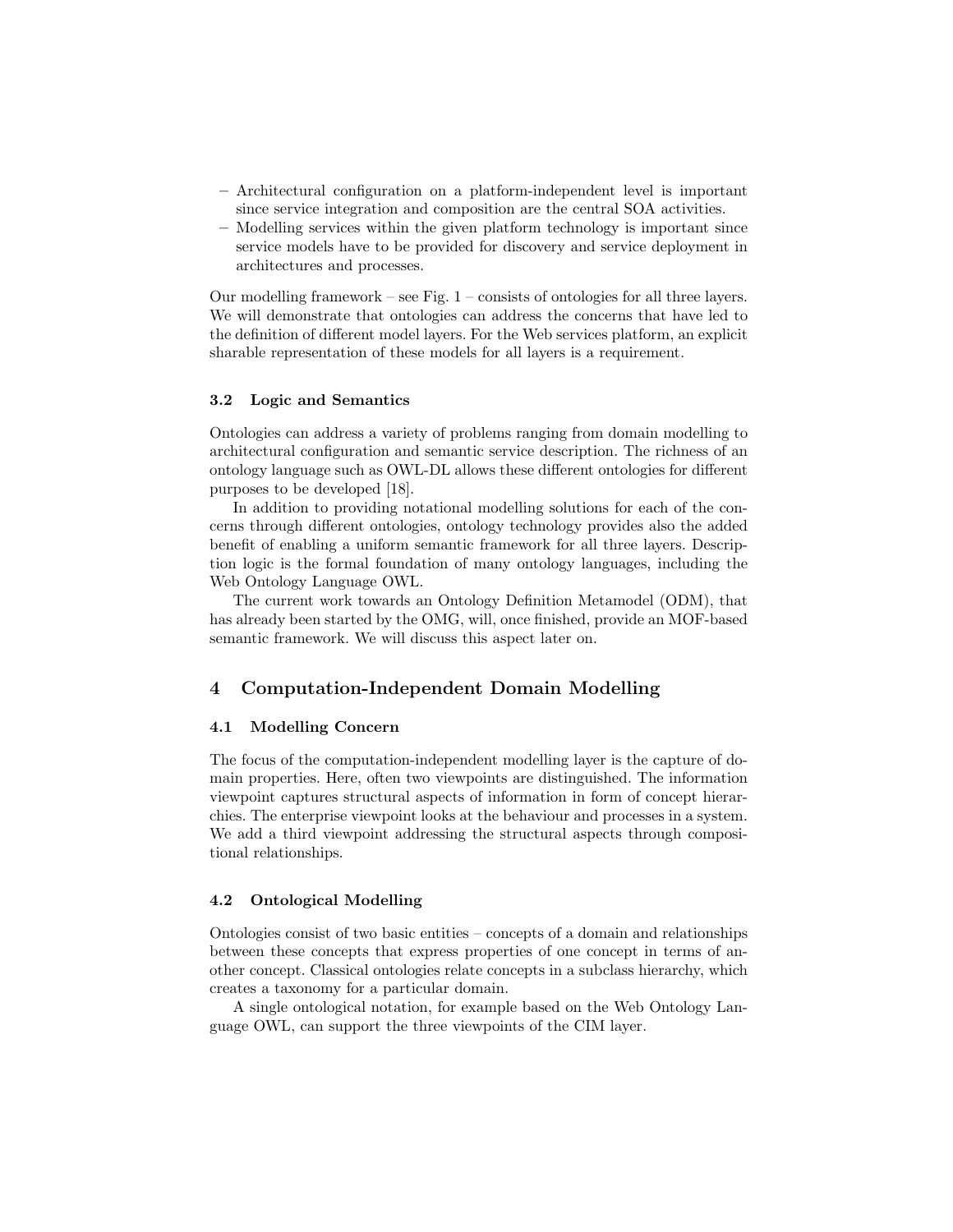- Two kinds of concepts objects representing static information and processes presenting dynamic behaviour – can be distinguished in an ontology.
- The set of relationships shall comprise a subclass relationship for concept hierarchies (information viewpoint), a dependency relationship (enterprise viewpoint), and a component relationship (the structure viewpoint for both objects and processes).

The choice of relationship types here is critical to address the needs of processcentric domain modelling. Although, the concern here is domain modelling, domain activities and processes are central as they often form the starting point for further detailled models. Dependency relationships express how information objects are processed by process entities. Composition is important for both objects and processes.

We have illustrated computation-independent modelling in Fig. 2. In addition to the classical information viewpoint based on classification hierarchies and the enterprise viewpoint focusing on processes, we have also included a structural viewpoint addressing the compositional structure of objects and processes. Objects are elliptic entities such as learning object or assessment object. Processes are rectangular entities such as learning activity or evaluation. These entities – concepts in an ontology – are represented from the three viewpoints.

Other properties, such as sequencing constraints on processes can also be expressed in addition to concepts and relationships. Iteration, choice, concurrency, or sequence are process combinators that are often better expressed in a separate sublanguage. For instance, individual activity steps of a learning activity could be sequenced using additional constraints.

### 4.3 Ontological Reasoning

The reasoning capabilities of an ontological framework can be utilised in different ways for this form of domain modelling:

- The internal consistency of a model can be checked. For instance, cyclical definitions in concept taxonomies can be recognised.
- Inference rules can also be used to query an ontology. For instance, rules about transitional process behaviour (based on dependency relationships) can be used to determine the input/output behaviour of composite processes.

The description logic on which an ontology language like OWL-DL is based provides the formal framework here [22].

In the context of the e-learning example, an inference engine can be used to compile all prerequisites of a sequence of learning activities. It could also be used to check whether the learning outcomes of the first activity in a sequence satisfy the prerequisites of the next activity.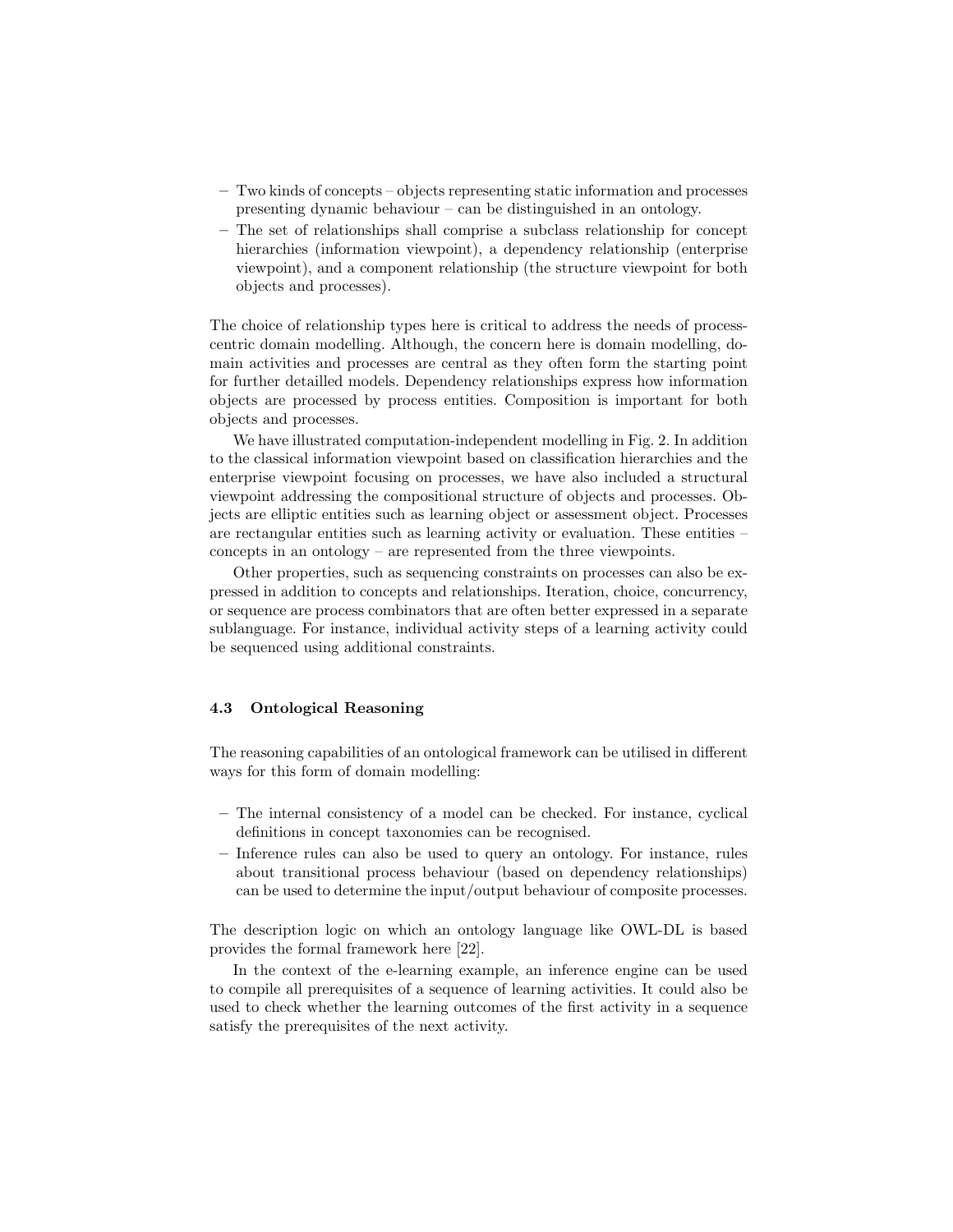

Fig. 2. CIM-level Excerpts from an E-Learning Domain Ontology.

## 5 Platform-Independent Architecture Modelling

#### 5.1 Modelling Concern

Platform-independent modelling introduces a computational paradigm into the modelling process. Service-oriented architecture is this paradigm for the Web Services Framework. In the context of service-based software, the architectural design of a software system is of central importance. Behaviour and service processes are part of the architectural configuration of a system [15]. Architectural configuration addresses the interaction processes (remote invocation and service activation) between different services in a software system.

#### 5.2 Ontological Modelling

Various service ontologies exist [25]. WSPO – the Web Service Process Ontology – can be distinguished from other service ontologies such as OWL-S [21] and WSMO [26] through its process-orientation [27–29]. In WSPO, the focus is on the behaviour of software systems. Relationships of the ontology are interpreted as accessibility relations between system states. This is in fact an encoding of a (modal) dynamic logic in a description logic format [30]. WSPO ontologies are based on a common template, see Fig. 3: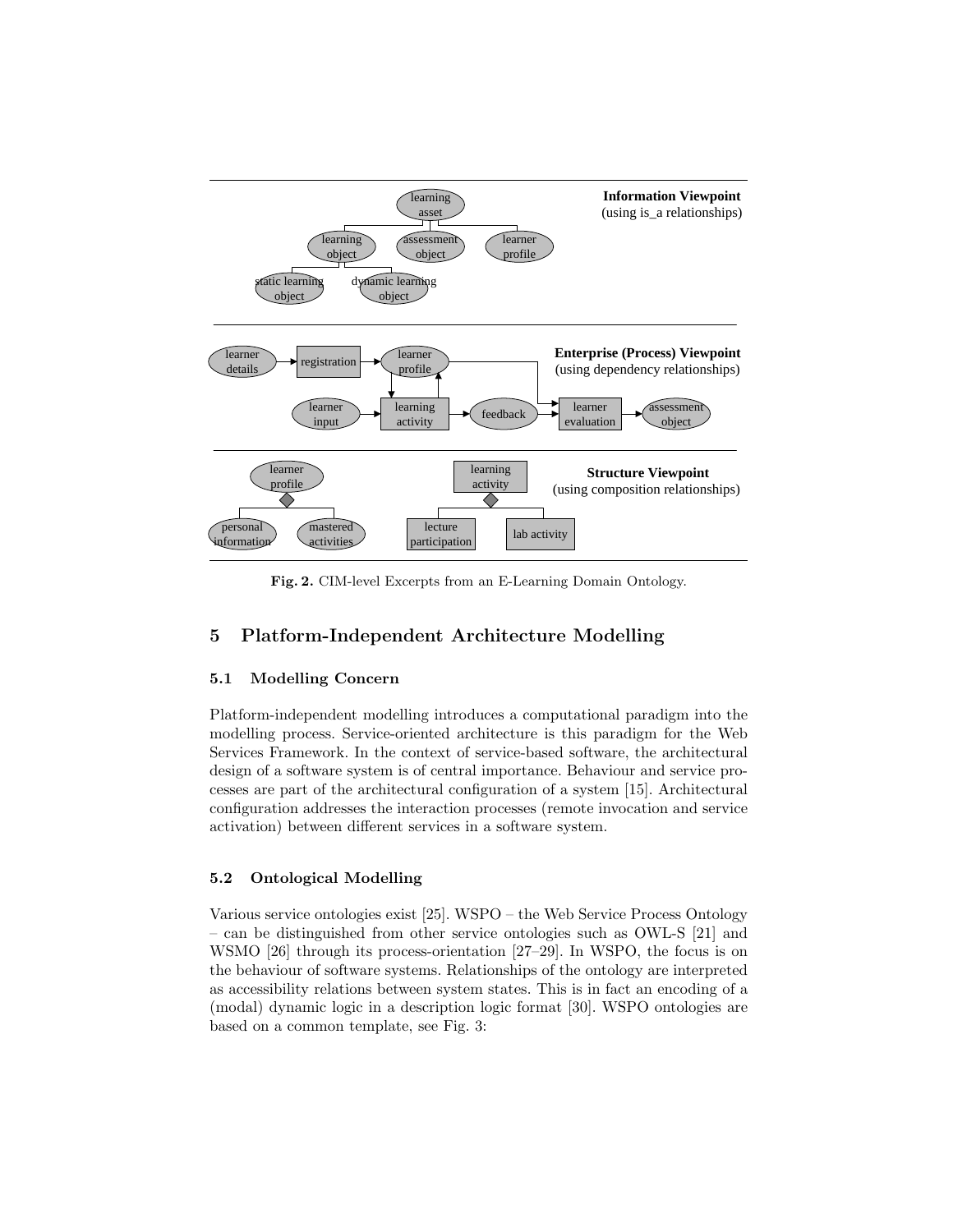

Fig. 3. Ontological Service Process Template (WSPO) – applied to E-Learning.

- The central concepts are the system states pre- and poststates of state transition-based services. Other concepts capture service parameters (in- and out parameters) and conditions (such as pre- and postconditions).
- Two forms of relationships characterise this ontology. The central relationship type is the service or service process itself. These so-called transitional relationships are enhanced by a process combinator sublanguage comprising the operators sequence, choice, iteration, and parallel composition. This relationship sublanguage allows process expressions to be formulated. Auxiliary relationship types are so-called descriptional relationships, which associate the auxiliary concepts to the states.

The architecture- and process-oriented PIM model of the e-learning example focuses on the activities and how they are combined to processes, see Fig. 3. The process combinators that we used to model the e-learning activity service are ';' (sequential composition),  $'$ !' (iteration),  $'$ +' (choice), and '||' (parallel composition). The operators are interpreted by their usual set-theoretic semantics, e.g. iteration is defined as the transitive closure of the relation that interprets the argument and the non-deterministic choice is interpreted by the union of both argument interpretations. The symbol  $\circ$  is used to denote the application of a process to a given list of parameters. The process

lecture;  $\lvert \langle \text{lab} Exercise1 + \text{lab} Exercise2 \rangle$ ; selfAssessment

describes a sequence of lecture participation, an iteration of a choice of two lab exercises, and a final self-assessment. This can be represented in WSPO as a composed relationship expression:

lecture ◦ profile; ! (  $labExercise1 \circ (profile, input1); labExercise2 \circ (profile, input2)$  ); selfAssessment ◦ profile

While architecture is the focus of this model layer, the approach we discussed does not qualify as an architecture description language (ADL) [31], although the aim is also the separation of computation (within services) and communication (interaction processes between services). ADLs usually provide notational means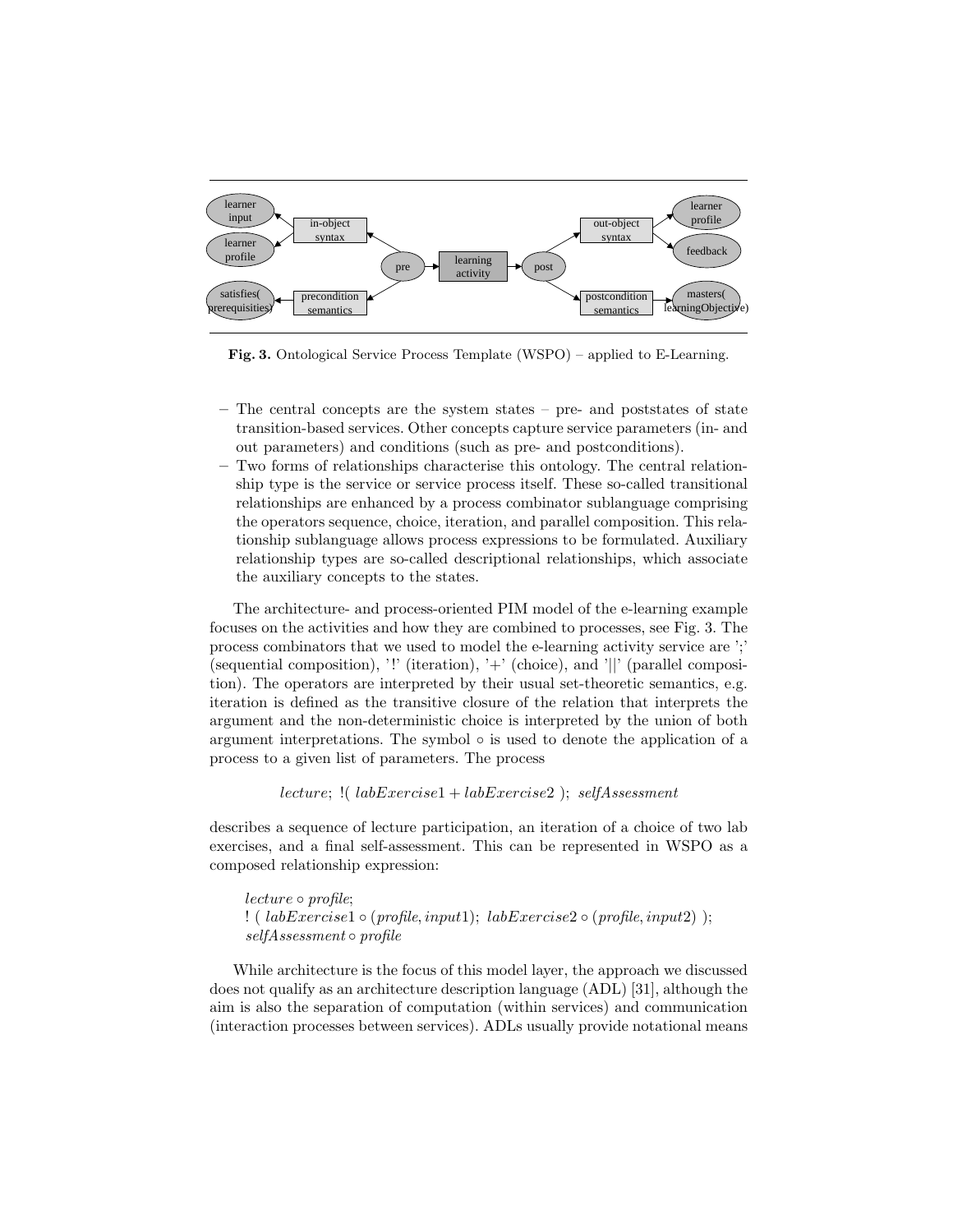to describe components (here services), connectors (channels between services), and configurations (the assembly of instantiations of components and connectors). Our approach comes close to this aim by allowing services as components and process expressions as configurations to be represented.

#### 5.3 Ontological Reasoning

The close link to modal logic allows modal reasoning about reactive systems to be incorporated.

- Dynamic logic, for instance, incorporates pre- and postcondition-based reasoning. Matching between client requirements and service properties in terms of abstract functional behaviour can be decided using this technique. This link also allows the integration of a refinement technique.
- The process expression language in WSPO is enhanced by supporting behavioural theory from temporal logics and process calculi. A notion of simulation allows process expressions to be compared. This can be used in matching.

Matching is a common problem that needs to be addressed if a new component, such as a service or process here, has to be embedded into a given context. For any given state, the process developer might require

```
\forall preCond. (profile.masteredActivities \in activity.prerequisite)
∀learning activity . ∀postCond .
                  (activity. objective \in profile. mastered Activities)
```
which would be satisfied by a provided service

∀preCond . true ∀learning activity . ∀postCond .  $(\textit{activity.objective} \in \textit{profile}.\textit{mastered} \textit{Active}) \land$  $(typeof (lastActivity) = 'labExercise')$ 

based on a refinement condition (weakening the precondition and strengthening the postcondition). The dot-notation used in the conditions refers to a component of the object. Quantified expressions are used to express these safety conditions. The postcondition in this example states that by carrying out the activity, the intended activity objective is accomplished and can therefore be added to the mastered activities of the learner in her/his profile.

## 5.4 Transformation

Transformations between the layers are crucial. A high degree of tool support and automation is necessary for an MDA framework in general. Although a detailed discussion of transformations in our framework is beyond the scope of this paper, we will outline the principles here. We have investigated transformations for this framework in more detail in [29].

The CIM-to-PIM transformation involves the mapping of a domain ontology into a process-centric service ontology. The following steps need to be considered: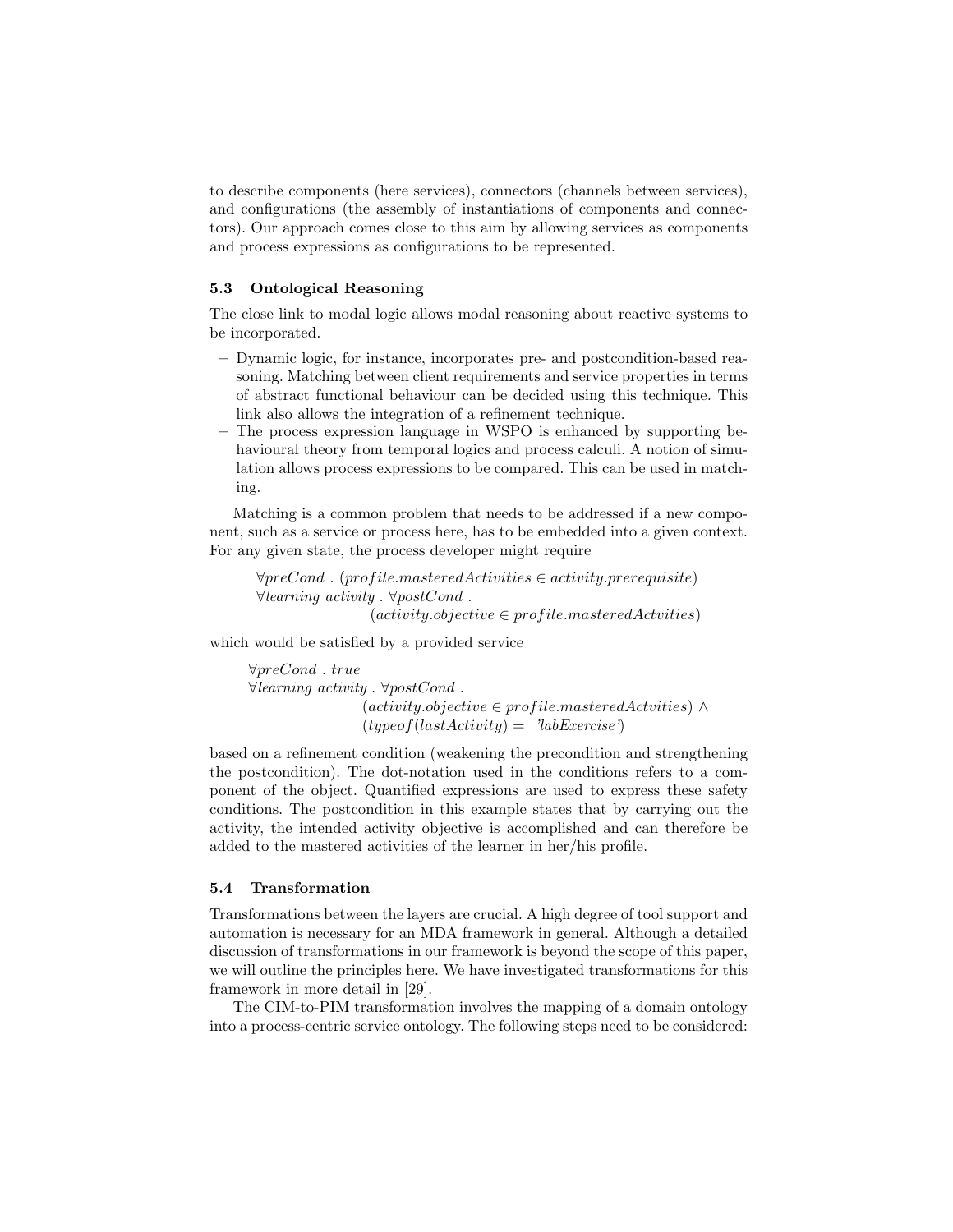- Service identification. In our case, the domain model is already serviceoriented and services are clearly marked.
- Model mapping. We have defined a WSPO ontology template applicable to a single or a composed service. For the composed service processes, the actual process description comes from a separate constraint. The instantiation of this template leads to a service-specific ontology.

## 6 Platform-Specific Service Modelling

#### 6.1 Modelling Concern

Platform-specific modelling (PSM) relates the previous layers to the concrete constraints of the chosen platform. It usually consists of two models – the platform model that describes the specifics of the platform and the implementation specific model that captures the essentials of the implementation languages.

#### 6.2 Ontological Modelling

The platform here is the Web Services platform, on which a number of different languages are used. We will look at two of these languages here:

- Development support: We have chosen WSMO as one of the widely discussed and used service ontologies that aims at describing a service on an abstract level. WSMO incorporates some of the functional behaviour specification of WSPO, but also provides support for a wide range of non-functional properties, see Fig. 4. The aim of WSMO is to provide an interoperable form for the semantic description of services to support their discovery in repositories.
- Deployment support: Another aspect of service-oriented architecture is service composition – often the term service collaboration is used to indicate the distributed nature of service architectures. WS-BPEL is a business process description language that supports Web service orchestration (collaboration described from a local services' point of view). WSPO already captures the essentials of service and process interaction. This can easily be translated into WS-BPEL specifications.

Both are service-centric implementation languages. Interoperability is a central issue in both cases.

The learning activity service that we have focussed on in our case study could both be published (using WSMO) and integrated in a service process orchestration (using WS-BPEL):

– WSMO descriptions capture syntactical and semantic service descriptions. In this way it is similar to WSPO. It adds, however, various non-functional aspects that can be included into the discovery and matching task. We have added two non-functional properties to the learning activity descriptions – the location as an interface-related aspect and the security infrastructure as a capability issue, see Fig. 4.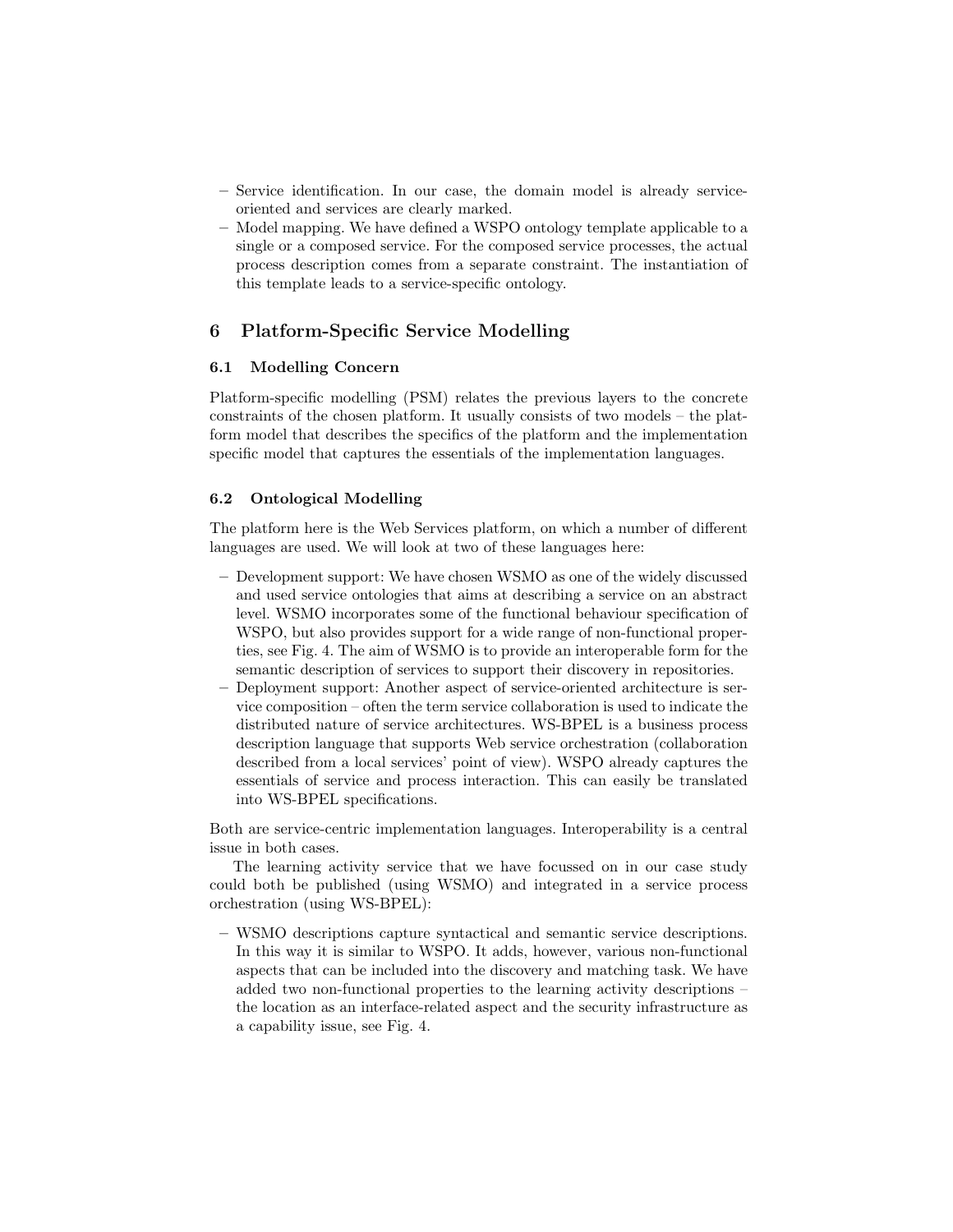

Fig. 4. Ontological Service Template (WSMO) – applied to an E-Learning Context.

Standardised description and invocation formats enable interoperability. A key objective is the provision of services. For instance, the learning activity could be advertised as a reusable content service in a learning technology repository. Required functionality can be retrieved from other locations. An example are registration and authentication features.

– WS-BPEL is an XML-based notation, based on an operator calculus similar to ours. Based on simple actions <action>, which describe simple request or response interactions, combinators such as  $\leq$  sequence $>$  or  $\leq$  flow $>$  can be used to define orchestrated service processes. Orchestration is an internal perspective on process assembly and interaction.

#### 6.3 Ontological Reasoning

Again, a formal ontology basis enables further forms of reasoning. For the WSMO context, the matching notion can be extended to comprise a variety of functional and non-functional properties. The main aim of OWL-S and WSMO is the improved support of semantic Web service description and discovery compared to syntactical formats such as the Web Services Description Language (WSDL).

For WS-BPEL, classical process calculus-based analyses, e.g. a deadlock analysis, can be addressed. Although not part of WS-BPEL itself, a formulation of WS-BPEL using a process calculus would enable these analyses.

#### 6.4 Transformation

The PIM-to-PSM transformation encompasses two mappings for the two different platform languages we support: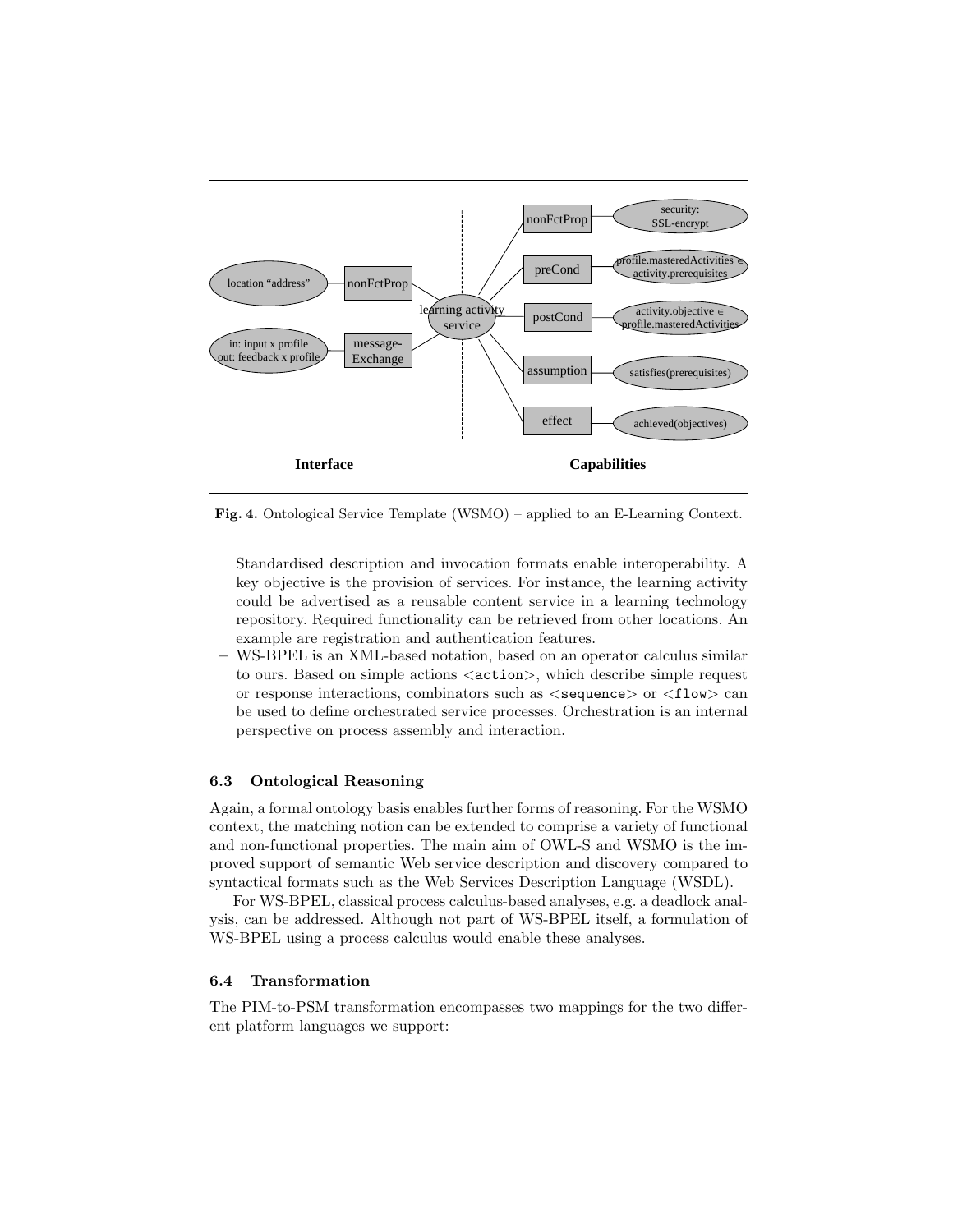- The WSPO-to-WSMO mapping extracts information specific to individual services from a WSPO model. This comprises the syntactical elements (inand out-objects) and the semantic information (pre- and postconditions).
- The WSPO-to-WS-BPEL extracts the process definitions and converts them into BPEL process expressions. It also uses the syntactical information to define the individual services.

Both mappings can create skeletons with partial information that would need to be completed by a software developer. While transformations are essential, we will not discuss them here – see [29] for a more detailed investigation.

## 7 Related Work

WSMO [26] and OWL-S [21] are the two predominant examples of service ontologies. Service ontologies are ontologies to describe Web services, aiming to support their semantics-based discovery in Web service registries. WSMO is not an ontology, as OWL-S is, but rather a framework in which ontologies can be created. We have used WSMO here to illustrate issues for a Web service platform-specific modelling approach. The Web Service Process Ontology WSPO [27, 28], which we have used for platform-independent modelling, is also a service ontology, but its focus is the support of description and reasoning about service composition and service-based architectural configuration. Both OWL-S and WSPO are or can be written in OWL-DL. WSMO is similar to our endeavour here, since it is a framework of what can be seen as layered ontology descriptions. We have introduced technical aspects of WSMO descriptions in Section 6. WSMO supports the description of services in terms more abstract assumptions and goals and more concrete pre- and postconditions.

Some developments have started exploiting the connection between OWL and MDA. In [32], OWL and MDA are integrated, i.e. an MDA-based ontology architecture is defined. This architecture includes aspects of an ontology metamodel and a UML profile for ontologies. A transformation of the UML ontology to OWL is implemented. The work by  $[11, 32]$  and the OMG  $[1, 10]$ , however, needs to be carried further to address the ontology-based modelling and reasoning of service-based architectures. In particular, the Web Services Framework needs to be addressed in the context of Web-based ontology technology.

Our framework has to be looked at in the context of the MDA initiatives by the OMG. The OMG supports selected modelling notations and platforms through an adoption process. Examples of OMG-adopted techniques are UML as the modelling notation and CORBA as the platform [1]. While Web technologies have not adopted so far, the need for a specific MDA solution for the Web context is a primary concern. The ubiquity of the Web and the existence of standardised and accepted platform and modelling technology justify this requirement. The current OMG initiative to define and standardise an ontology metamodel (ODM) will allow the integration of our framework with OMG standards [10]. ODM will provide mappings to OWL-DL and also a UML2 profile for ontologies to make the graphical UML notation available. This might lead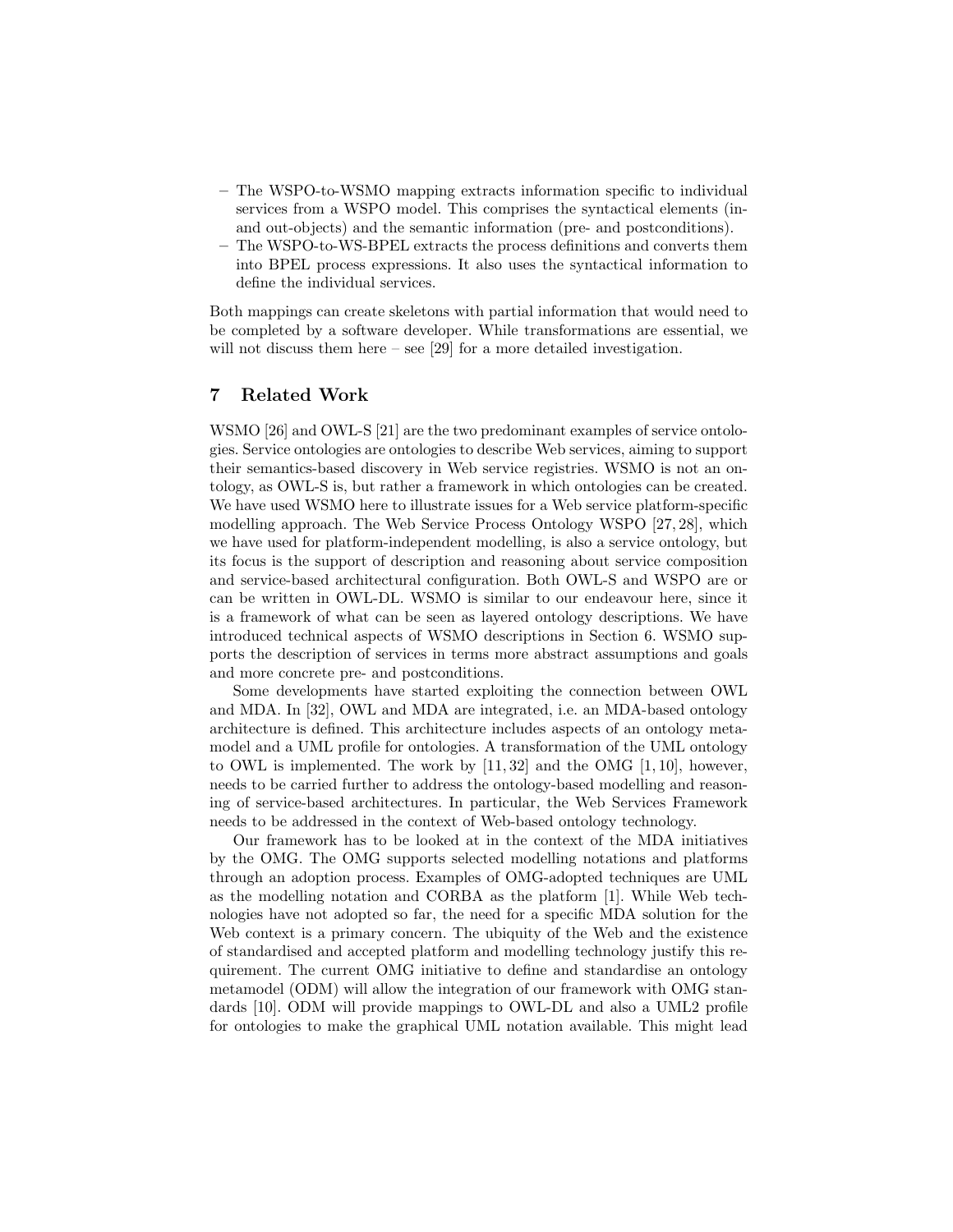to a 'Unified Ontology Language' in the future, i.e. OWL in a UML-style notation [12]. A UML2 profile is about the use of the UML notation, which would allow ontologies to be transformed into UML notation. MOF2 compliancy for ODM is requested to facilitate tool support. XMI, i.e. production rules using XSLT, can be used to export model representations to XML, e.g. to generate XML Schemas from models using the production rules. The ontology definition metamodel (ODM) would allow an integration with UML-style modelling due to its support of OWL. ODM, however, is a standard addressing ontology description, but not reasoning. The reasoning component, which is important in our framework, would need to be addressed in addition to the standard.

## 8 Conclusions

Ontology technology offers a range of benefits for modelling activities in the MDA context.

- The formal definition based on description logics allows extensive reasoning to be used.
- Ontologies are sharable knowledge representation formats. Ontologies can easily be modified and extended.

Ontologies combine a terminological framework with a logical framework. It is this combination that we have used to enhance classical modelling techniques.

The benefits match in particular the requirements of a platform such as the Web Services Framework, where often globally distributed software development is the main style of development that relies on interoperable data formats and dependable service architectures. In heterogeneous environments and crossorganisational development, information about a variety of service aspects – as it can be represented in ontologies – is vital.

MDA defines a development process, addressing different concerns at each stage. We have identified process-oriented domain modelling, architectural configuration, and service implementation modelling as the three central concerns for the development with the Web Service Framework as the platform. We have demonstrated that ontology technology can provide an integrated, coherent solution for these concerns at all three modelling layers.

CORBA and UML are OMG-adopted technologies. The adoption process provides OMG support for a particular technology, either a platform or language. Web technologies have not been adopted so far. However, the ubiquity of the Web will require a solution in the future. The current OMG attempt to define an ontology definition metamodel ODM that includes mappings to OWL-DL and also a UML profile for ontologies is a first step integrating OMG with Web technologies.

We have neglected one central problem of a Web ontology-based MDA approach. Transformations between the individual layers need to be defined and, to a high degree, automated in order to make MDA feasible. The definition of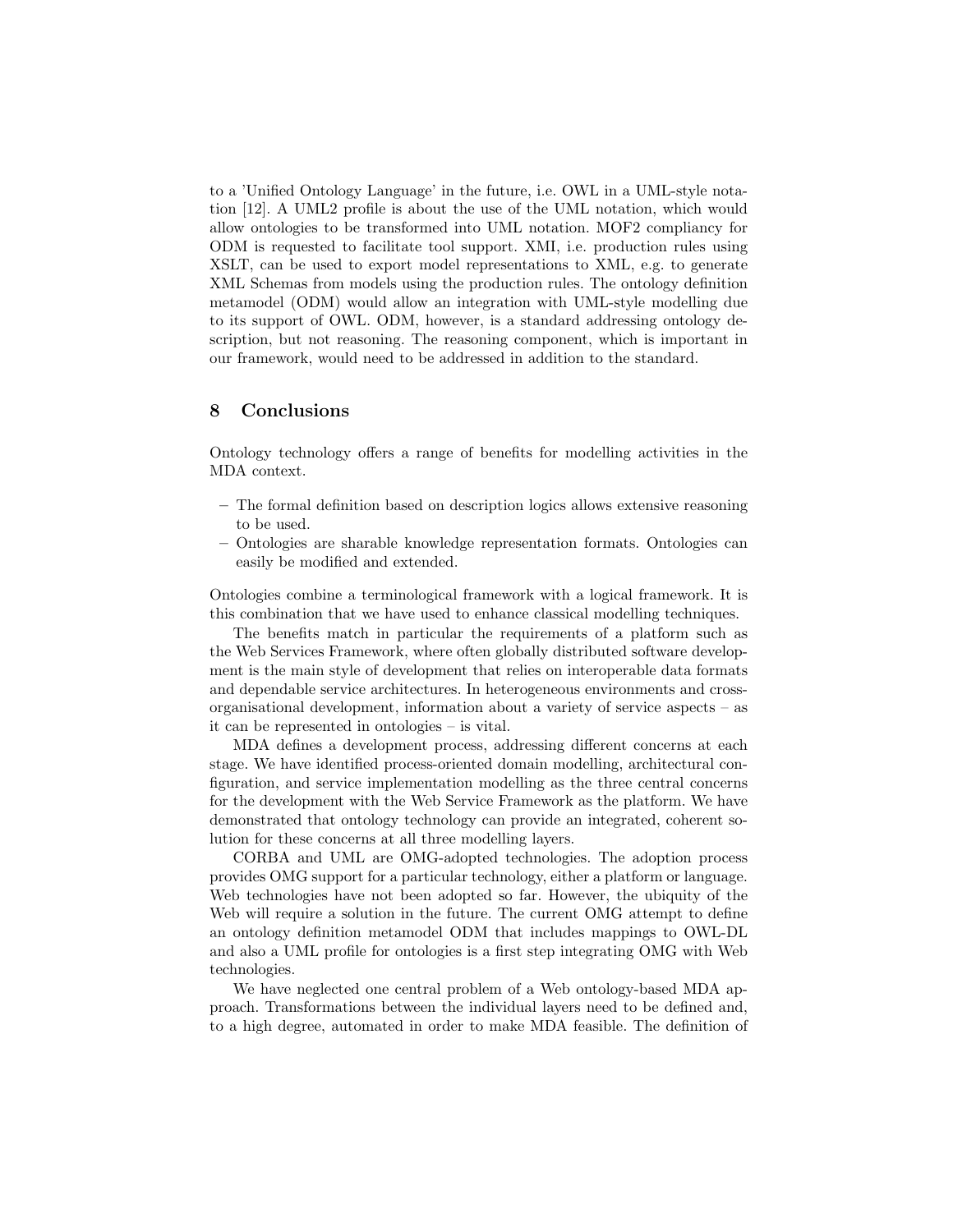a transformation framework is beyond the scope of this paper. Two transformation steps have to be addressed. Both are transformations between different ontologies. We have devised a graph-based transformation centred around the service and process elements; see [29] for more details.

#### References

- 1. Object Management Group. MDA Guide V1.0.1. OMG, 2003.
- 2. G. Alonso, F. Casati, H. Kuno, and V. Machiraju. Web Services Concepts, Architectures and Applications. Springer-Verlag, 2004.
- 3. E. Newcomer and G. Lomow. Understanding SOA with Web Services. Addison-Wesley, 2005.
- 4. World Wide Web Consortium. Web Services Framework. http://www.w3.org/2002/ws, 2004. (visited 08/04/2005).
- 5. World Wide Web Consortium. Web Services Architecture Definition Document. http://www.w3.org/2002/ws/arch, 2003.
- 6. The WS-BPEL Coalition. WS-BPEL Business Process Execution Language for Web Services – Specification Version 1.1. http://www-106.ibm.com/developerworks/webservices/library/ws-bpel, 2004. (visited 08/04/2005).
- 7. C. Peltz. Web Service orchestration and choreography: a look at WSCI and BPEL4WS. Web Services Journal, 3(7), 2003.
- 8. D.J. Mandell and S.A. McIllraith. Adapting BPEL4WS for the Semantic Web: The Bottom-Up Approach to Web Service Interoperation. In D. Fensel, K.P. Sycara, and J. Mylopoulos, editors, Proc. International Semantic Web Conference ISWC'2003, pages 227–226. Springer-Verlag, LNCS 2870, 2003.
- 9. J.B. Warmer and A.G. Kleppe. The Object Constraint Language Precise Modeling With UML. Addison-Wesley, 1998.
- 10. Object Management Group. Ontology Definition Metamodel Request For Proposal (OMG Document: as/2003-03-40). OMG, 2003.
- 11. D. Gašević, V. Devedžić, and D. Djurić. MDA Standards for Ontology Development – Tutorial. In International Conference on Web Engineering ICWE2004, 2004.
- 12. D. Gašević, V. Devedžić, and V. Damjanović. Analysis of MDA Support for Ontological Engineering. In Proceedings of the 4th International Workshop on Computational Intelligence and Information Technologies, pages 55–58, 2003.
- 13. J. Williams and J. Baty. Building a Loosely Coupled Infrastructure for Web Services. In Proc. International Conference on Web Services ICWS'2003. 2003.
- 14. R. Allen and D. Garlan. A Formal Basis for Architectural Connection. ACM Transacions on Software Engineering and Methodology, 6(3):213–249, 1997.
- 15. F. Plasil and S. Visnovsky. Behavior Protocols for Software Components. ACM Transactions on Software Engineering, 28(11):1056–1075, 2002.
- 16. L. Bass, P. Clements, and R. Kazman. Software Architecture in Practice (2nd Edition). SEI Series in Software Engineering. Addison-Wesley, 2003.
- 17. N. Desai and M. Singh. Protocol-Based Business Process Modeling and Enactment. In International Conference on Web Services ICWS 2004, pages 124–133. IEEE Press, 2004.
- 18. W3C Semantic Web Activity. Semantic Web Activity Statement, 2004. http://www.w3.org/2001/sw. (visited 06/12/2004).
- 19. M.C. Daconta, L.J. Obrst, and K.T. Klein. The Semantic Web. Wiley, 2003.